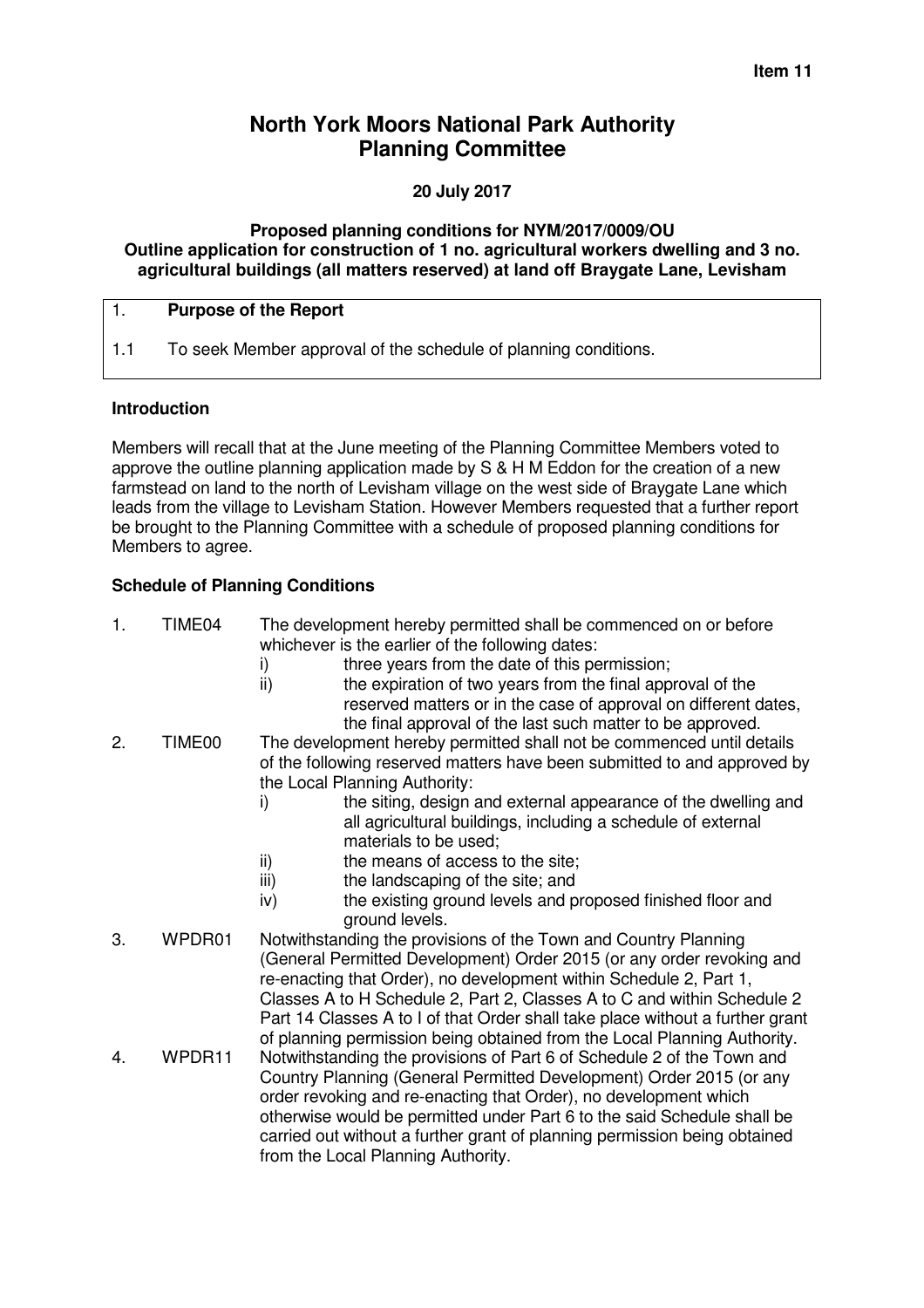5. RSUO06 The occupation of the dwelling shall be limited to a person solely or mainly employed, or last employed, in the locality in agriculture as defined in Section 336 of the Town and Country Planning Act 1990 (or in any provision equivalent to that Class in any statutory instrument revoking and re-enacting that Order), or in forestry, or a dependant of such a person residing with him or her, or a widow or widower of such a person. 6. MISC00 The existing agricultural buildings at Lilac Farm marked in red on the attached plan shall be removed from the land within one year of the agricultural buildings hereby approved at Braygate Lane being first brought into use, and the land shall be restored in accordance with a scheme first approved in writing by the Local Planning Authority. 7. MISC00 If the use of the buildings for the purposes of agriculture within the unit permanently ceases within five years from the date on which the development was substantially completed, the buildings shall be removed from the land and the land shall, so far as is practicable, be restored to its condition before development took place unless the Local Planning Authority has otherwise agreed in writing or unless planning permission for change of use of the building to a purpose other than agriculture has been approved.

# **Reasons for conditions:**

| 1. | RSNTIME03 | In order that the Local Planning Authority can ensure that the details of<br>the development comply with the provisions of NYM Core Policy A and<br>NYM Development Policy 3, which seek to conserve and enhance the<br>special qualities of the NYM National Park.                                                                                                                                          |
|----|-----------|--------------------------------------------------------------------------------------------------------------------------------------------------------------------------------------------------------------------------------------------------------------------------------------------------------------------------------------------------------------------------------------------------------------|
| 2. | RSNTIME03 | In order that the Local Planning Authority can ensure that the details of<br>the development comply with the provisions of NYM Core Policy A and<br>NYM Development Policy 3, which seek to conserve and enhance the<br>special qualities of the NYM National Park.                                                                                                                                          |
| 3. | RSNWPDR01 | In order to enable the Local Planning Authority to retain control over<br>future alterations to the property in the interests of safeguarding the<br>existing form and character of the building in line with NYM<br>Development Policy 3 and NYM Core Policy A, which seek to<br>enhance and conserve the special qualities of the NYM National Park<br>and secure high quality design for new development. |
| 4. | RSNWPDR02 | In order to enable the Local Planning Authority to retain control over<br>future alterations to the farm buildings in the interests of safeguarding<br>the character of the locality in line with NYM Core Policy A and NYM<br>Development Policy 3, which seek to enhance and conserve the<br>special qualities of the NYM National Park and secure high quality<br>design for new development.             |
| 5. | RSNRSUO06 | The site of the proposed dwelling is in an area where NYM Core<br>Policies B and J and Planning Policy Statement 7 seek to restrict new<br>residential development to that which is essential to the needs of local<br>agriculture.                                                                                                                                                                          |
| 6. | RSNMISC00 | In the interests of the quality of life of local residents in accordance<br>with NYM Core Policy A and in order to comply with the provisions of<br>NYM Development Policy 12 which seeks to ensure that there is a<br>functional requirement for agricultural buildings.                                                                                                                                    |
| 7. | RSNMISC03 | In order to comply with the provisions of NYM Development Policy 12<br>which seeks to ensure that there is a functional requirement for the<br>building in the long term to justify an exception being made to normal<br>planning policies which seek to restrict new development in the<br>countryside.                                                                                                     |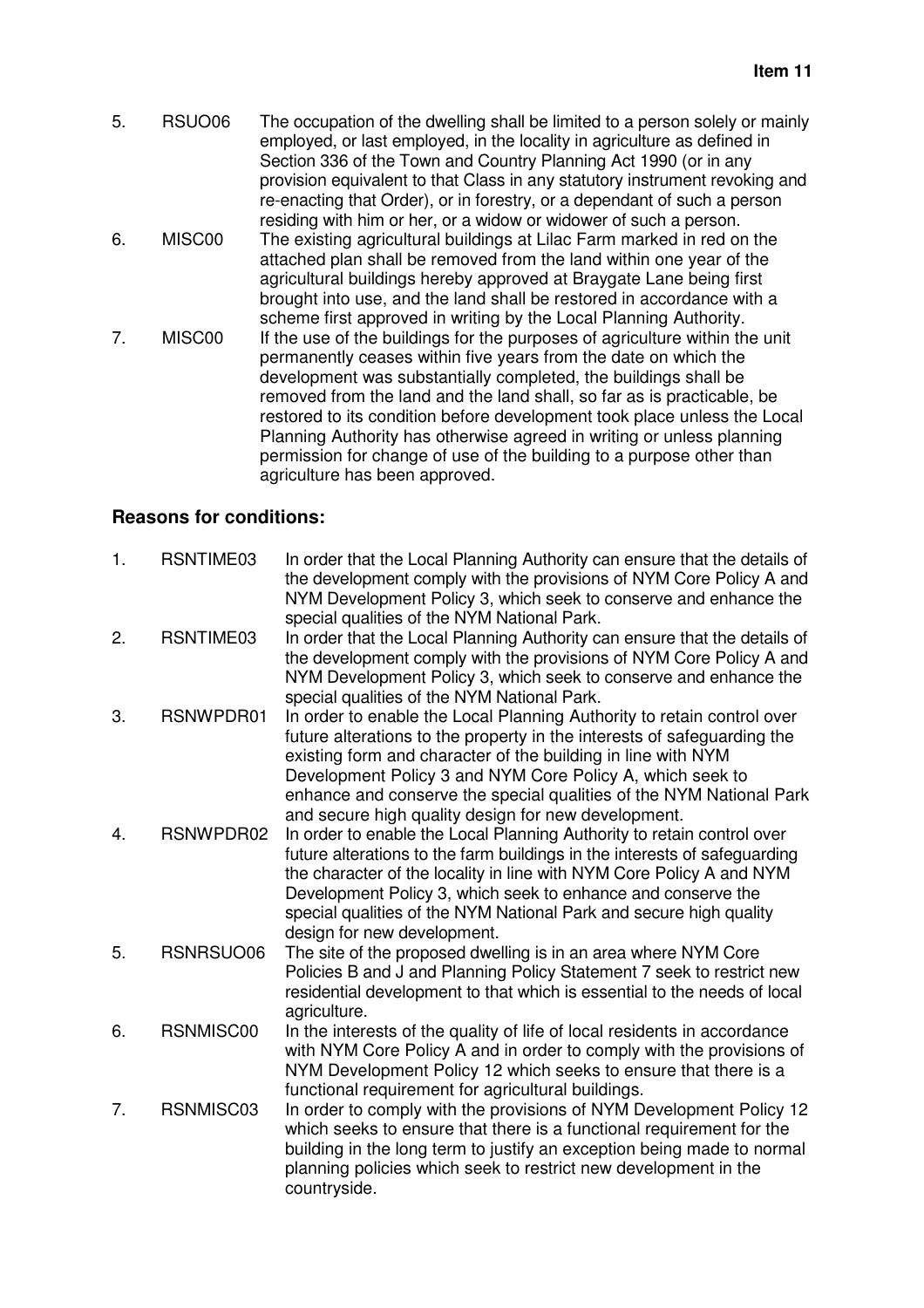## **Contribution to National Park Management Plan**

Approval of the planning application with the schedule of conditions proposed will contribute to the delivery of Policies E3, E6 and B6 by ensuring that the development does not have a detrimental impact on the landscape of the National Park and conserves and enhances the setting of Levisham Conservation Area.

# **Recommendation**

That:

The schedule of proposed planning conditions is approved.